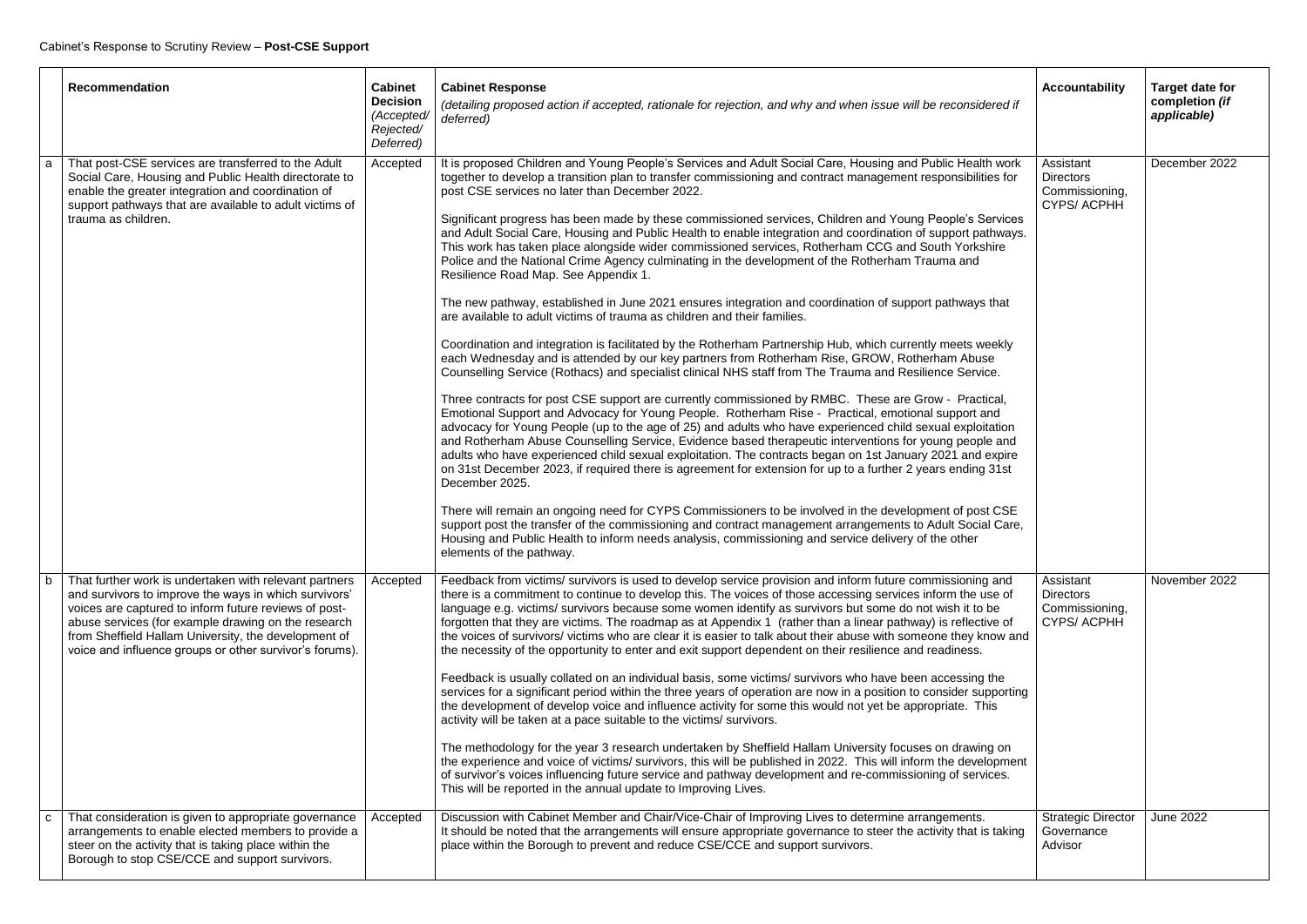| <sub>d</sub> | That the Improving Lives Select Commission continue<br>to monitor the provision of post-abuse support to<br>survivors of CSE.                                                                                                                                                                                                                                          | Accepted | Included on Improving Lives Select Commission's work programme annually.                                                                                                                                                                                                                                                                                                                                                                                                                                                                                                                                                                                                                                                                                                                                                                                                                                                                                                                                                                                                        | Governance<br>Advisor<br><b>Link Officer</b>                                          | November 2022  |
|--------------|------------------------------------------------------------------------------------------------------------------------------------------------------------------------------------------------------------------------------------------------------------------------------------------------------------------------------------------------------------------------|----------|---------------------------------------------------------------------------------------------------------------------------------------------------------------------------------------------------------------------------------------------------------------------------------------------------------------------------------------------------------------------------------------------------------------------------------------------------------------------------------------------------------------------------------------------------------------------------------------------------------------------------------------------------------------------------------------------------------------------------------------------------------------------------------------------------------------------------------------------------------------------------------------------------------------------------------------------------------------------------------------------------------------------------------------------------------------------------------|---------------------------------------------------------------------------------------|----------------|
| $\mathbf{e}$ | In relation to recommendations c) and d), that<br>consideration is given how survivors' voices to inform<br>these processes.                                                                                                                                                                                                                                           | Accepted | The research study from Sheffield Hallam University to be used to develop proposals to inform c and d above.                                                                                                                                                                                                                                                                                                                                                                                                                                                                                                                                                                                                                                                                                                                                                                                                                                                                                                                                                                    | Assistant<br><b>Directors</b><br>Commissioning,<br><b>CYPS/ACPHH</b>                  | November 2022  |
|              | To emphasise the shared responsibility of all elected<br>members, that an annual training event/workshop is<br>delivered. This is to ensure that all elected members<br>are kept up to date with the activity within the Borough<br>to protect young people from being at risk of harm<br>from CSE/CCE and support adult survivors to move<br>forwards in their lives. | Accepted | Factored into Member Development Programme annually.                                                                                                                                                                                                                                                                                                                                                                                                                                                                                                                                                                                                                                                                                                                                                                                                                                                                                                                                                                                                                            | Head of<br>Democratic<br>Services<br>Strategic<br>Directors CYP/<br><b>ACPHH</b>      | September 2022 |
|              | That the relevant Strategic Directors explore options<br>for sharing best practice with other local authorities in<br>the Yorkshire and Humber Region.                                                                                                                                                                                                                 | Accepted | Strategic Director CYP is an active member the Association of Directors of Children's Services, best practice<br>is shared with other local authorities through this forum and there is a commitment to continue to do this. Best<br>practice in the Yorkshire and Humber Region is shared via a Bronze Safeguarding Group which is attended<br>consistently by the Assistant Director Children's Social Care and/ or Head of Service Front Door. Rotherham<br>is recognised as an area of best practice, Kirklees Council approached Rotherham CYPS in relation to sharing<br>learning and the Pathway the partnership in Rotherham have developed for adult survivors of CSE.                                                                                                                                                                                                                                                                                                                                                                                                 | Strategic<br>Directors CYP<br><b>Assistant Director</b><br>Children's Social<br>Care. | Ongoing        |
|              | Drawing on the good practice from Durham County<br>Council, that consideration is given to the language<br>used in the provision of post-CSE support to ensure<br>that it is positive and inclusive of the needs of those<br>accessing services.                                                                                                                       | Accepted | Rotherham services have worked with victims/ survivors to consider the language used in the provision of<br>post-CSE support to ensure it is inclusive and respectful of the needs and wishes of those accessing its<br>services. This language is reflected in all documentation. This will continue to be reviewed as further<br>feedback is received in line with recommendation b.<br>A joint meeting with Durham County Council will be organised to take their learning and identify any principles<br>or approaches that can be adopted to underpin the approach to language. Any changes will be reported to<br>Improving Lives by March 2023.<br>After engagement and consultation with key stakeholders the Rotherham Youth Offending Team Board<br>received proposals at the January 2022 meeting to re-name the Youth Offending Team Board as the Youth<br>Justice Service Management Board. This proposal was agreed in April and will inform amendments to all<br>terminology. This follows the change to refer to staff in the service as Youth Justice Workers. | Assistant<br><b>Directors</b><br>Commissioning,<br><b>CYPS/ACPHH</b>                  | March 2023     |